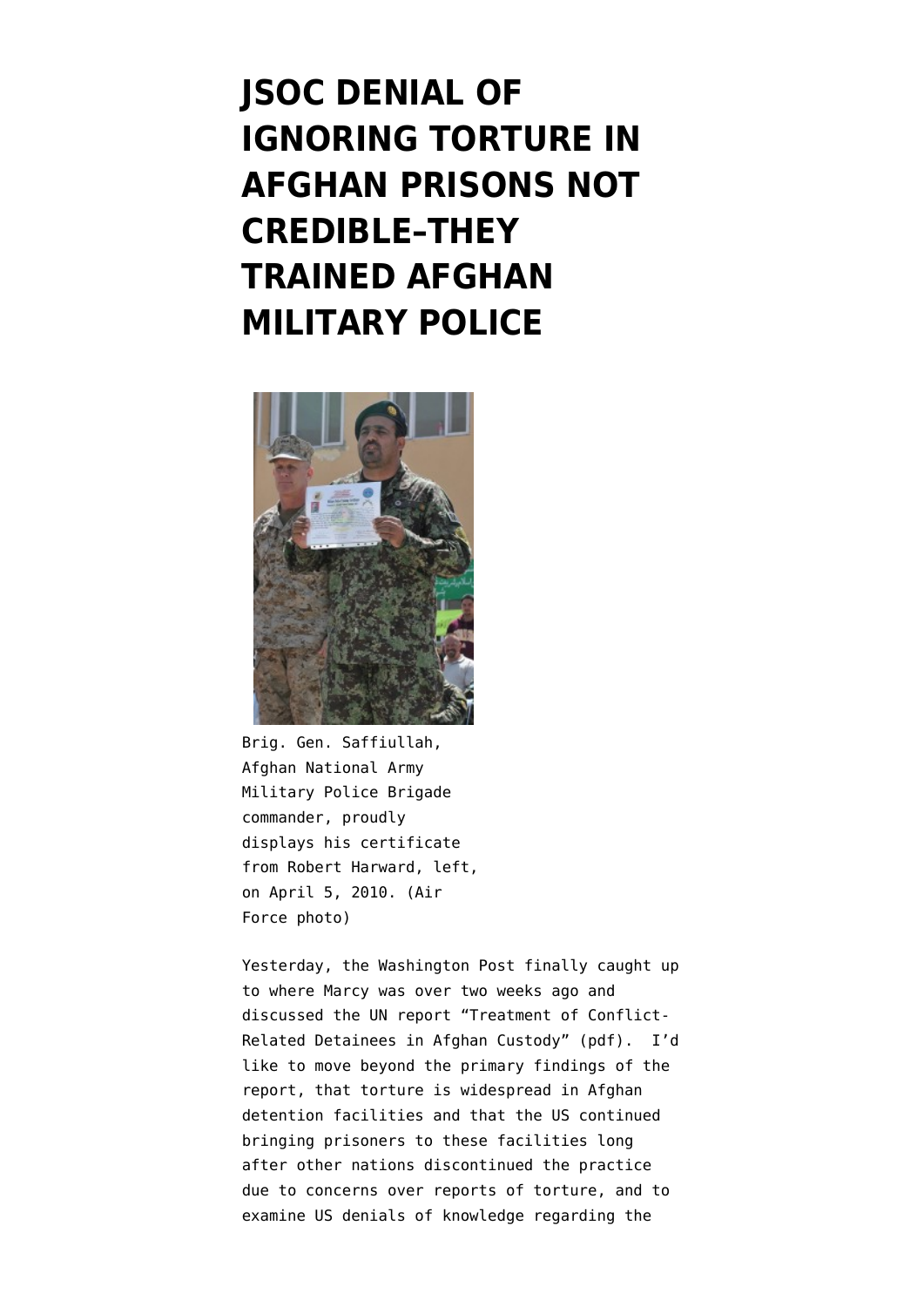#### First, to set the stage from the Post article:

Department 124 was long sealed off from the outside world; the ICRC, the United Nations and other organizations concerned with human rights were barred by Afghan officials from monitoring conditions there.

But American officials frequently went inside, according to Afghan officials and others familiar with the site. U.S. Special Operations troops brought detainees there, and CIA officials met with Department 124's leadership on a weekly basis, reviewed their interrogation reports and used the intelligence gleaned from interrogations to inform their operations, the officials said.

## And now the denial I'm most interested in:

One U.S. official in Kabul said the CIA officers and Special Operations troops would not have ignored torture. "Not in the post-Abu Ghraib era," the official said. "All American entities out there are hyper-aware of these allegations and would report them up the chain."

We will dismiss the CIA denial out of hand: documentation of CIA torture practices and the CIA's attempts to have DOJ provide legal cover for them now fills many books. However, JSOC involvement in torture is less well-documented despite the fact that JSOC torture played a central, but under-reported, role in David Petraeus' COIN strategy as implemented in both Iraq and Afghanistan. Petraeus' primary operative in implementing the torture strategy in both countries was Stanley McChrystal.

First, note that the worst Afghan torture facility, Department 124, "was sealed off from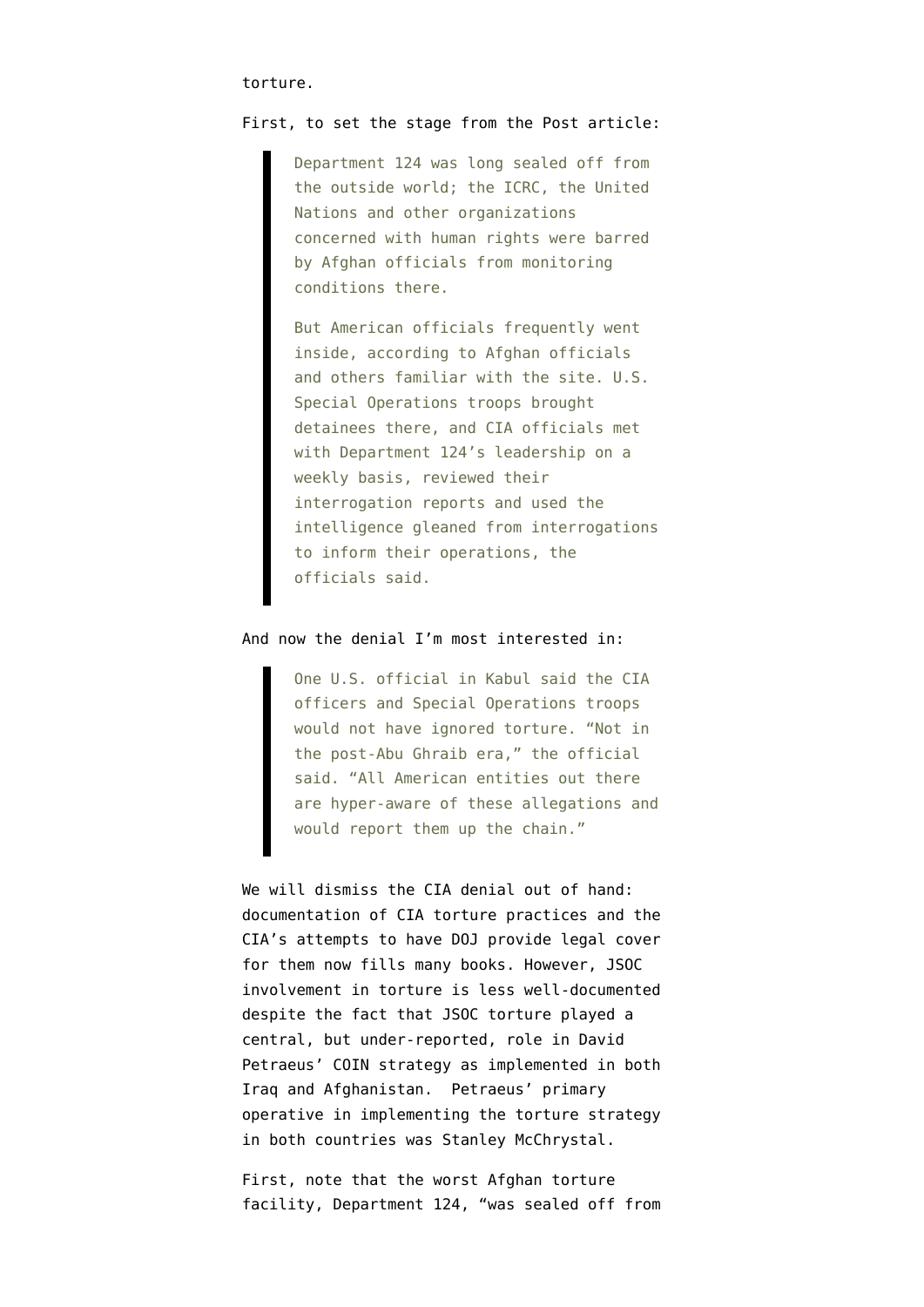the outside world" to the point that the ICRC was denied access. Gosh, that [sounds familiar:](http://www.esquire.com/the-side/feature/who-is-stanley-mcchrystal-051909-2)

> In 2006, [Human Rights Watch released a](http://www.hrw.org/en/reports/2006/07/22/no-blood-no-foul) [major report](http://www.hrw.org/en/reports/2006/07/22/no-blood-no-foul) based on dozens of interviews with soldiers who had witnessed the interrogation of prisoners in Iraq. "No Blood, No Foul" revealed that the elite forces conducting the interrogations at Camp Nama and two other locations, known (among other names) as Task Force 121, committed systematic abuse of prisoners at other facilities across Iraq, leading to at least three deaths. Whether or not he was present during the actual abuse and it seems unlikely that he would need or want to put himself in that exposed position — as commander of JSOC, Stanley McChrystal oversaw them.

# Let's look a little more at the [operations of](http://www.esquire.com/features/ESQ0806TERROR_102) [Task Force 121](http://www.esquire.com/features/ESQ0806TERROR_102):

The only thing Jeff knew about Camp Nama was that he'd be able to wear civilian clothes and interrogate "high value" prisoners. In order to get to the second step, he had to go through hours of psychological tests to ensure his fitness for the job.

*Nama,* it is said, stood for Nasty Ass Military Area. Jeff says there was a maverick, high-speed feeling to the place. Some of the interrogators had beards and long hair and everyone used only first names, even the officers. "When you ask somebody their name, they don't offer up the last name," Jeff says. "When they gave you their name it probably wasn't their real name anyway."

### /snip/

It was a point of pride that the Red Cross would never be allowed in the door, Jeff says. This is important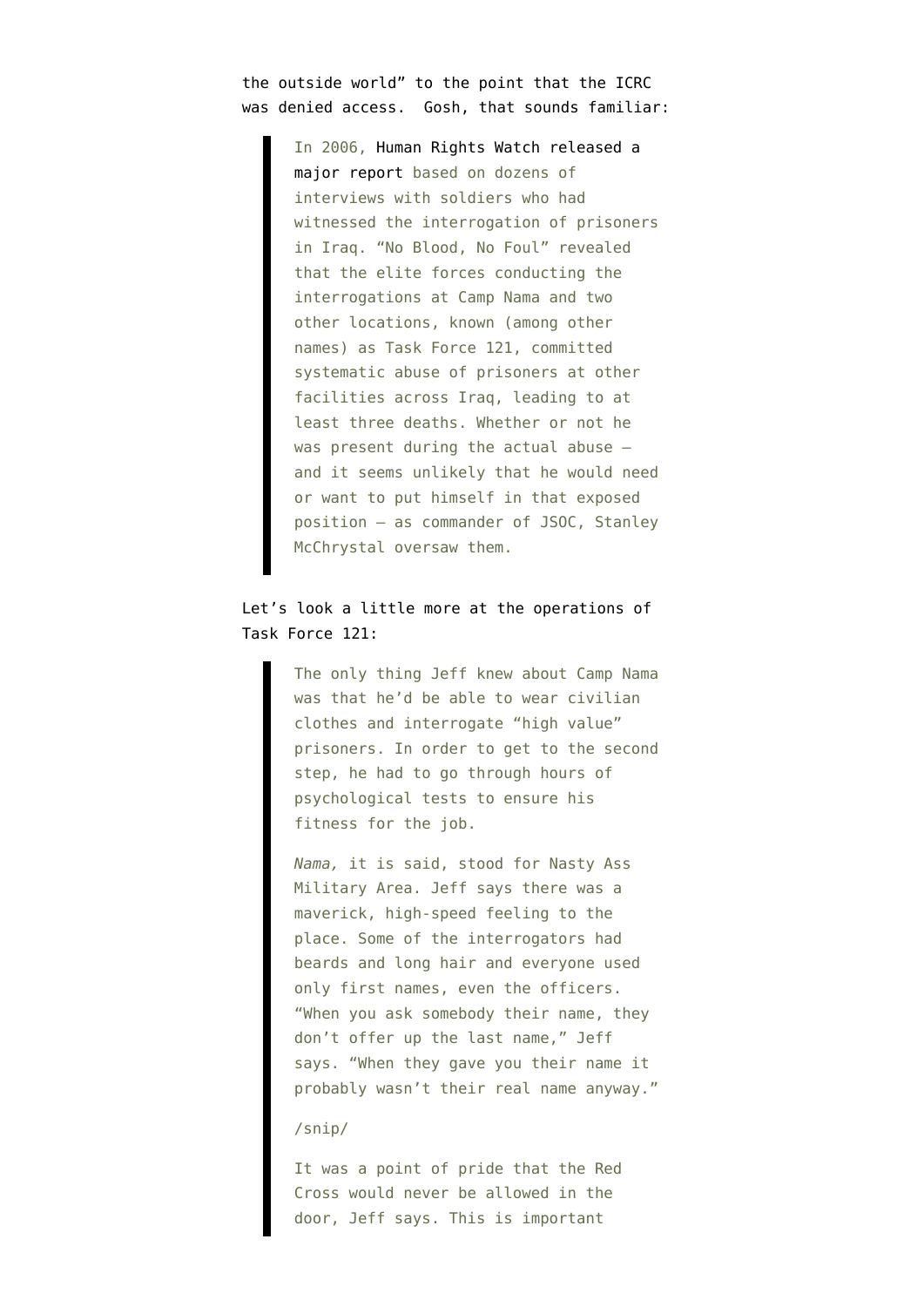because it defied the Geneva Conventions, which require that the Red Cross have access to military prisons. "Once, somebody brought it up with the colonel. 'Will they ever be allowed in here?' And he said absolutely not. He had this directly from General McChrystal and the Pentagon that there's no way that the Red Cross could get in they won't have access and they never will. This facility was completely closed off to anybody investigating, even Army investigators."

So, is it just a coincidence that the site at which the Afghans carried out their worst abuses was closed off to the outside world, and especially closed off to the Red Cross, just as JSOC closed off Camp Nama? No, it's not coincidence at all, because the Afghan military police were trained in detention operations by the same folks in JSOC who operated Camp Nama.

Look back at the photo at the top of this post. That's Robert Harward on the left after having just awarded a spiffy ink-jet-printed certificate to Brig. Gen. Saffiullah, Afghan National Army Military Police Brigade commander.

 This ceremony took place in April, 2010, in preparation for the US handing over responsibility for the shiny new detention center at Parwan that the US built to divert attention from facilities like its own [secret](http://news.bbc.co.uk/2/hi/8674179.stm) [facility at Bagram Air Base](http://news.bbc.co.uk/2/hi/8674179.stm). From all appearances in the spotty reports available to us, Department 124 for the Afghans would appear to be their equivalent of the secret US site at Bagram.

Just before this certificate ceremony took place[, I wrote](http://my.firedoglake.com/jimwhite/2010/03/12/central-command-mcchrystal-does-have-command-authority-over-detainee-operations-unit/) about a particularly insidious bit of media manipulation by the US. AFP had reported (the link in my post no longer works):

> As the NATO commander, the only forces not under McChrystal's control will be a special US task force that handles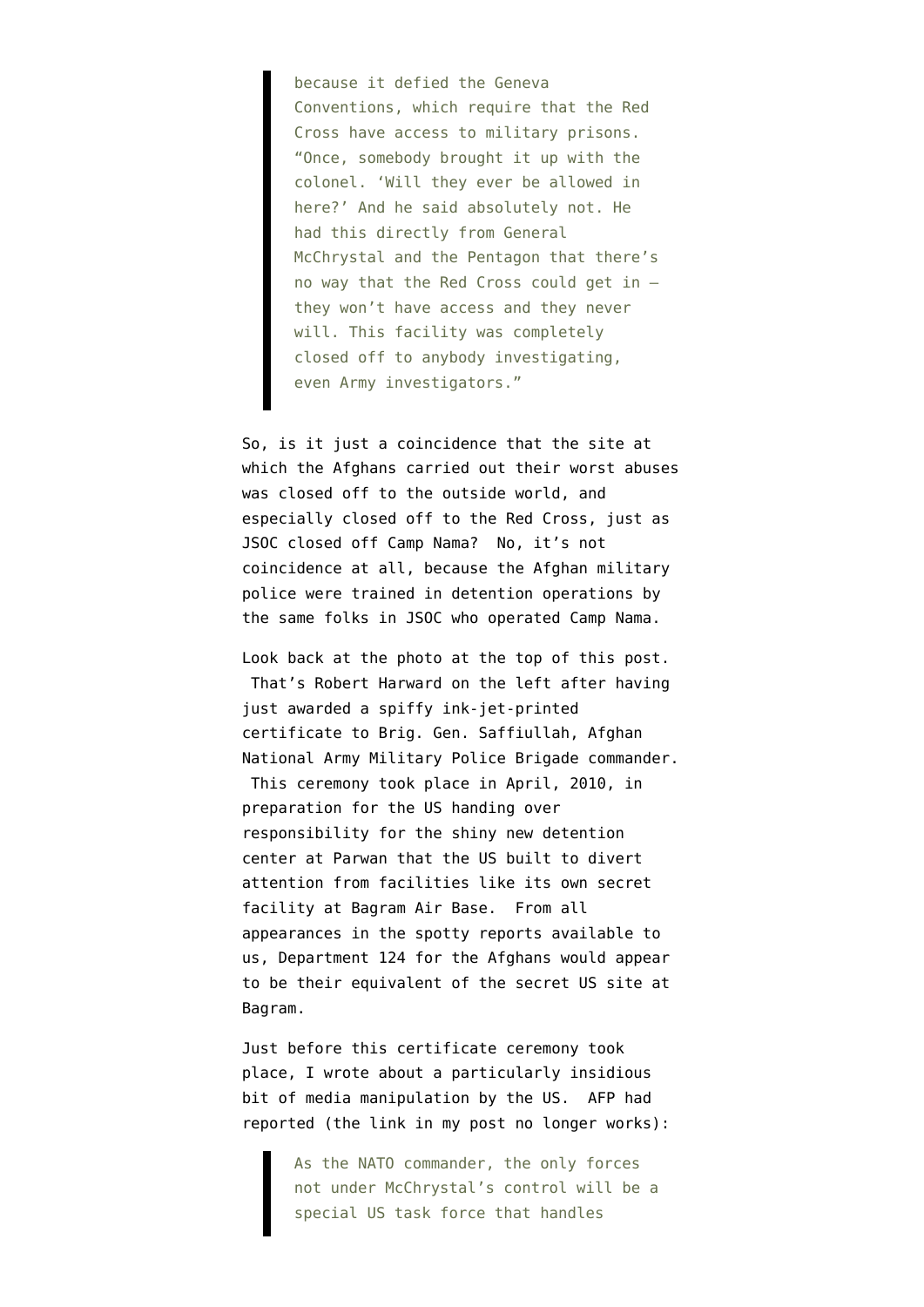detainees, the small number of special operations forces and some support troops from other nations, the official said.

I doubted this statement from the moment I saw it. I knew that McChrystal's involvement in detention was central to Petreaeus' (who was then head of US Central Command) plans for "calming" Afghanistan in the same way he had "calmed" Iraq by imprisoning thousands of innocent Iraqi civilians and instituting a program of torture. After a bit of digging, I was able to get clarification from a Central Command spokesman:

> The AFP story is not inaccurate, but it is incomplete in its explanation of Gen. McChrystal's authorities. The story says that "as the NATO commander," the detainee operations task force is not under his control. While that's accurate, it does not explain Gen. McChrystal's dual-hatted role as Commander, ISAF, and Commander of US Forces in Afghanistan (COMUSFOR-A). The latter includes forces serving under the Operation Enduring Freedom mission, which is separate from the NATO/ISAF mission.

It appears that Central Command was willing to allow a deceptive portrayal of McChrystal's role in detention operations to sit without clarification until I pressed them further. This is not surprising, since the Esquire and other reports on McChrystal's involvement with torture in Iraq were already published and there was a push to put public-relations friendly patina on US efforts in Afghanistan.

Here is [how I described the certificate](http://my.firedoglake.com/jimwhite/2010/04/08/another-move-in-the-afghan-prison-shell-games-certificates/) [ceremony:](http://my.firedoglake.com/jimwhite/2010/04/08/another-move-in-the-afghan-prison-shell-games-certificates/)

> So it appears that the shell game has progressed to one prison already being